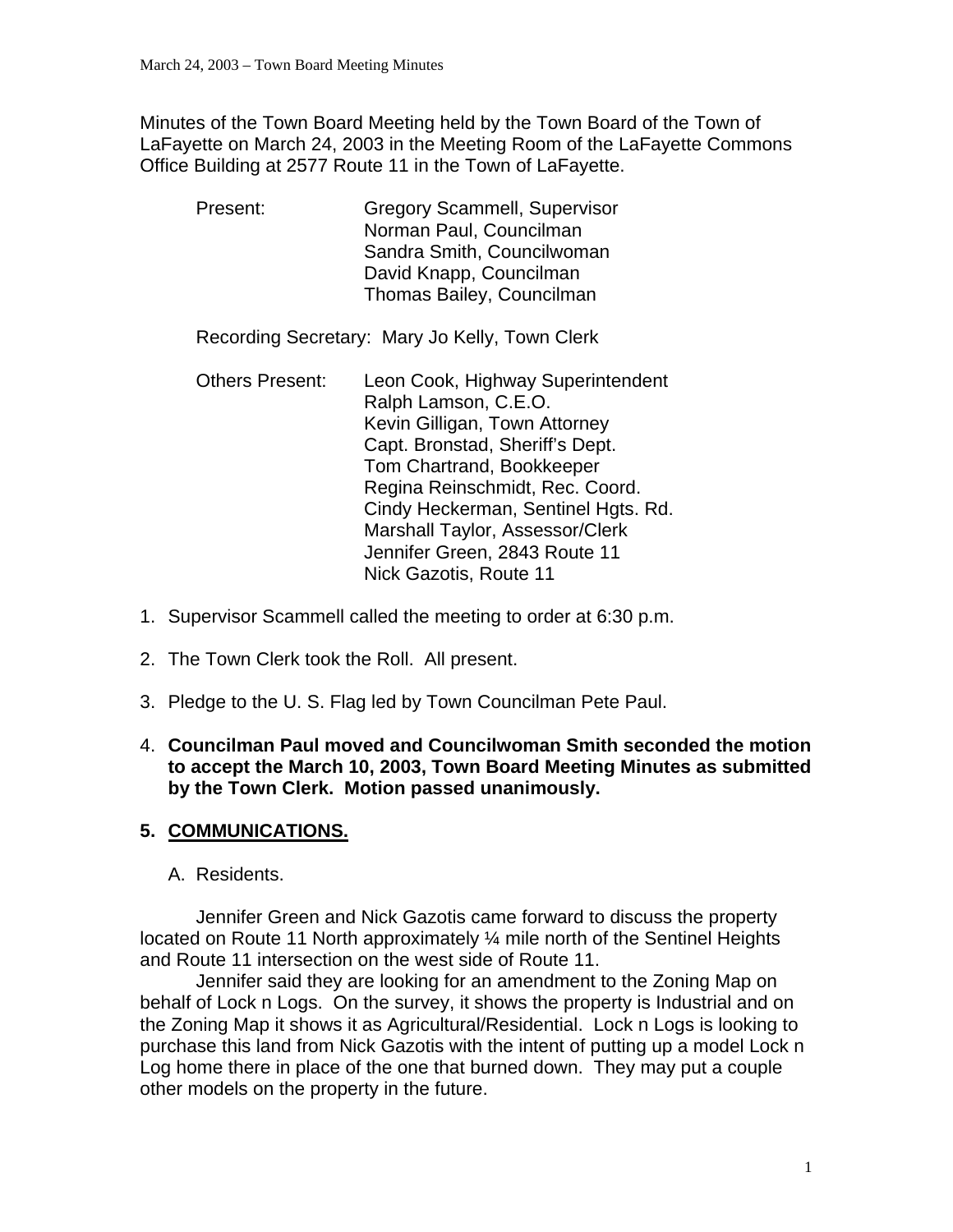Supervisor Scammell said the choice is Industrial or Business.

 Nick showed the Board a picture of what the model Lock n Log home would look like.

Jennifer said they intend to have a paved driveway and landscaping.

 Supervisor Scammell asked if they had a preference of Industrial or Business for the zoning.

Jennifer said they have a mulch business too.

 Supervisor Scammell said the map was adopted so right now the property is zoned Agricultural/Residential.

Jennifer said the mulch is delivered and sold on site. It's not cut there.

 The Board felt Business would be O.K. for whatever the applicant needed to do.

 Jennifer said they are looking to start erection of the model home as soon as possible.

 Kevin Gilligan said the first thing the Board needs to do is draft an ordinance for introduction and consideration of the Board and then hold a public hearing. You need publication of the public hearing at least 10 days prior to the hearing. A short EAF is needed. They will need a description of the property.

 Councilman Bailey asked if the new model will be going on a slab like the previous one did.

 Jennifer said they were originally going to build on the existing site. Since they can't do that, they will probably have a walkout basement as the new location is on a hill.

Councilman Paul asked why they couldn't build on the other site.

 Jennifer said Nick owes back taxes so it was just easier for them to purchase this property.

 Kevin said he also needs something in writing requesting the zone change.

Jennifer asked Kevin when he needed the information by.

Kevin said as soon as possible. This week would be good.

 Councilwoman Smith asked how many houses would be going on the lot. Jennifer said just this one for now.

 Kevin requested a copy of the survey too indicating on the survey where they are planning to put the structure. He asked who the owner of the property is.

Nick said he is.

Kevin said as the owner, Nick will be the applicant.

B. NYS Governor George Pataki: Common Retirement Fund.

"As a former mayor and current government Chief Executive, Governor Pataki realizes the tremendous pressures that the attacks of September 11<sup>th</sup> and the resulting national recession have placed not only on State but also local finances. Moreover, the Governor and I are as shocked as you must be at the tremendous increase in pension costs being forecast by the Office of the State Comptroller. Under the estimate recently presented to us by the Comptroller's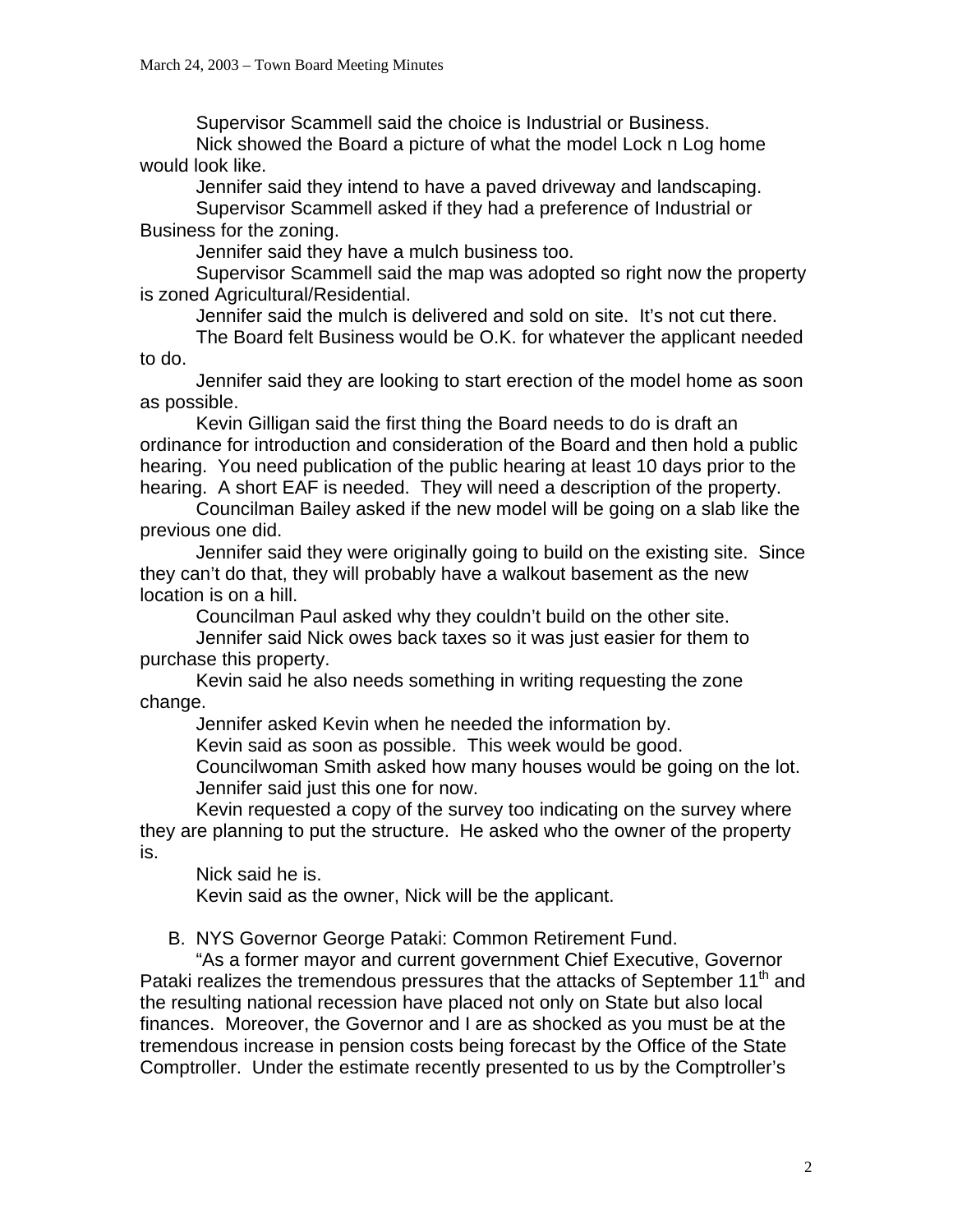Office, the State's pension bill would increase from \$138 million this year to more than \$1 billion next year. In many localities, the situation is even worse…"

Tom Chartrand said a new letter came out on March 21<sup>st</sup> from the Comptroller. This letter says the new plan is to take effect immediately and would be 4.5% payroll charge as compared to the 11% or 15% they are showing. They are going to base it on the 2001 actual billing so we actually have the billing before we get to budget time next year. They are going to try to make it stick to 4  $\frac{1}{2}$ %. There will be some other minor adjustments if you have people buying back time, etc. This still needs state approval but he suspects it will go through rather quickly.

Councilman Bailey asked if it is retroactive.

 Tom said it will start hopefully with the payment we make this year. This is much better than the 11 to 15%.

C. NYS Comptroller Alan Hevesi: Common Retirement Fund.

D. Verizon Wireless: cell phone rates (annual disaster preparedness plan).

Supervisor Scammell said this is in regards to the emergency response plan. He thinks the Board Members all have cell phones. The question would be whether to get additional phones for town use.

E. Onondaga County Department of Youth & Aging: YDDP funding.

"The Syracuse/Onondaga County Youth Bureau invites you to apply for funding for 2004 – 2007. Funding is available for youth programs that are eligible for Youth Development and Delinquency Prevention (YDDP) and/or Special Delinquency Prevention Programs (SDPP) funding as defined by New York State. This is a competitive process. In addition to programs currently funded by the Syracuse/Onondaga County Youth Bureau, this process is open to all 501(c)3 or not-for-profit youth serving agencies and municipalities in Onondaga County….Approximately \$560,,000 is available for the year beginning January 1, 2004…Interested parties should plan on attending a Bidder's Forum on Monday, March 31, 2003…"

Councilwoman Smith plans on attending.

F. AOTSNY: Third Annual Town Finance & Management School.

"Third Annual Town Finance & Management School. May 14, 15, & 16, 2003 at Holiday Inn, 232 Broadway, Saratoga Springs…"

G. Syracuse Post-Standard (3.14.03), CNY Employment Statistics.

"Revised statistics show the Syracuse area's job market is recovering from the recession much faster than officials had thought – but also shows the area's economy was worse last year than had been estimated…What it all means for Central New York is that its economy did worse last year than had been estimated, but it is doing considerably better now…Manufacturing continued to be the economy's weak spot…Strong spots in the economy included the leisure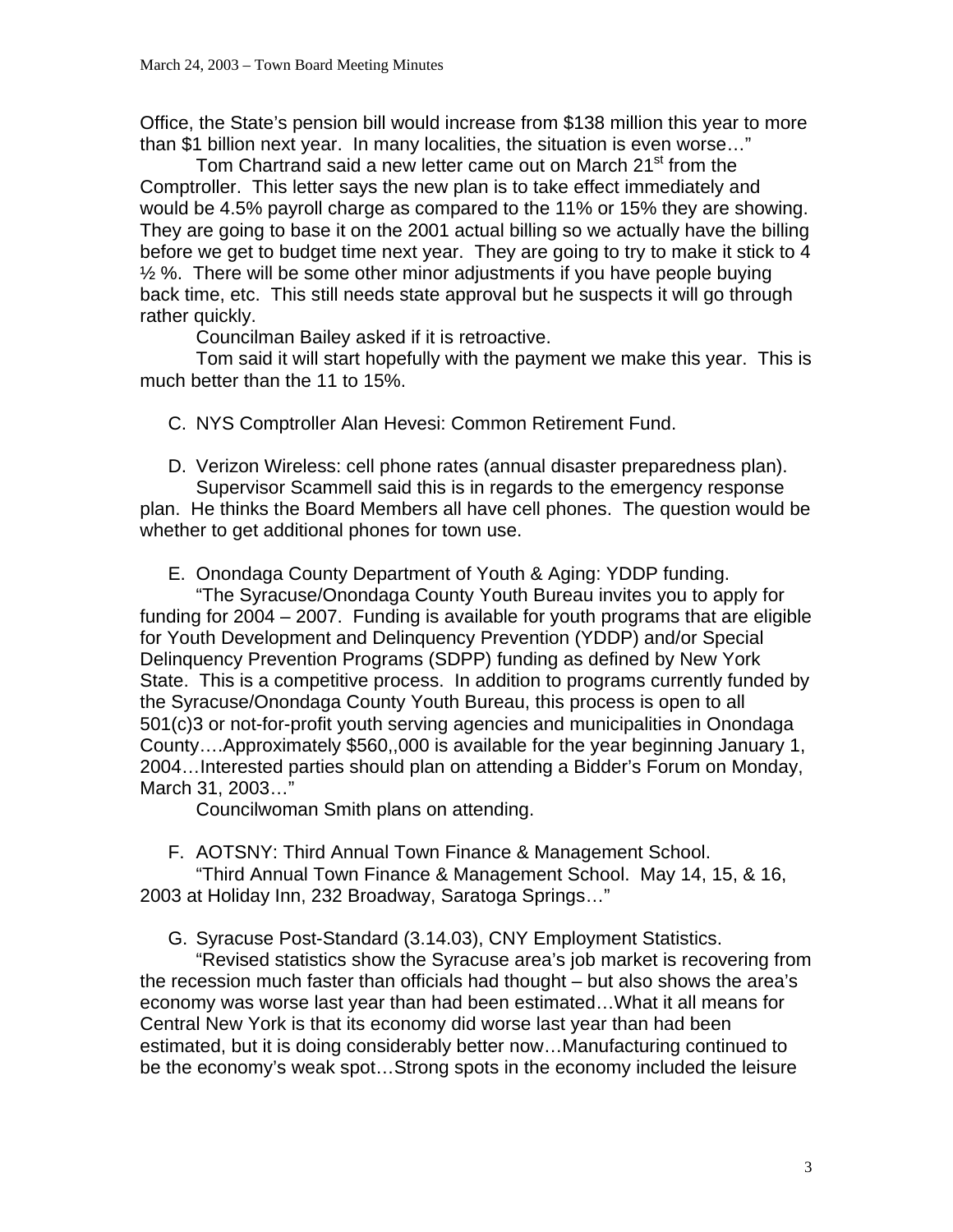and hospitality sector (up 1,500 jobs), professional and business services (up 1,500 jobs) and education and health services (up 1,100 jobs).

H. OCRRA: Operations Separation.

"…OCRRA's Operation Separation is planning a flurry of upcoming recycling activities…Exchange your mercury thermometer for a mercury-free thermometer at OCRRA's Rock Cut Road Transfer Station…Get ready for OCRRA's annual Earth Day Litter Clean Up on Saturday, April 26….Recycle your old TV or household computer on Saturday, April 12, at OCRRA's Rock Cut Road Transfer Station, near Jamesville. Two household computers per vehicle accepted at no charge. A small fee of \$5.00 is applied to recycle each old TV… Order a 2003 OCRRA compost site decal. Pick up mulch and compost for your garden all season long for a one-time fee of \$10.00. OCRRA's compost sites in Jamesville and Camillus will open on Friday, April 4…It's time to expand the bottle bill! OCRRA asks you to join the effort to encourage the New York State Legislature to reduce litter and increase recycling. Non-carbonated beverage containers, such as water, juices, iced tea, and sport drinks, should be added to our state's returnable container law…"

I. U.S. Senator Charles Schumer: 2003 Assistance to Firefighters.

"I write to you today, to follow up on last week's letter and inform you the Federal Emergency Management Agency has opened its 2003 Assistance to Firefighters Grant Program. Over the last three years, the Assistance to Firefighters Grant Program has become one of the most popular and meaningful federal funding streams. Now, more than ever, we need to ensure that firefighter safety and fire prevention programs are properly funded.. If you have not yet started the application process, I urge you to do so. As you may know, the Assistance to Firefighters Grant Program provides funds to city and volunteer fire departments to help with fire operations, firefighter safety, fire prevention programs, emergency medical training, and the acquisition of firefighting equipment and vehicles. The Assistance to Firefighters Grant Program application period begins today, March 10, 2003…"

 Councilman Knapp asked with our arrangement with the LFD, can we apply for this or would they have to apply for it themselves?

Supervisor Scammell said we could contact FEMA to ask them.

Councilman Knapp recommended forwarding a copy of this to the LFD.

 Supervisor Scammell asked Mary Jo to forward a copy to the LFD and Jamesville Fire District.

J. NYS Unified Court System: Justice Court Assistance Program 2003.

"This will advise you that the Chief Administrative Judge is now entertaining applications for the next cycle of Justice Court Assistance Program grants…As most of you know, the 1999 Legislature established the Justice Court Assistance program as an ongoing vehicle by which the State could assist towns and villages in the operation of their Justice Courts…250 grants averaging approximately \$2000 each…"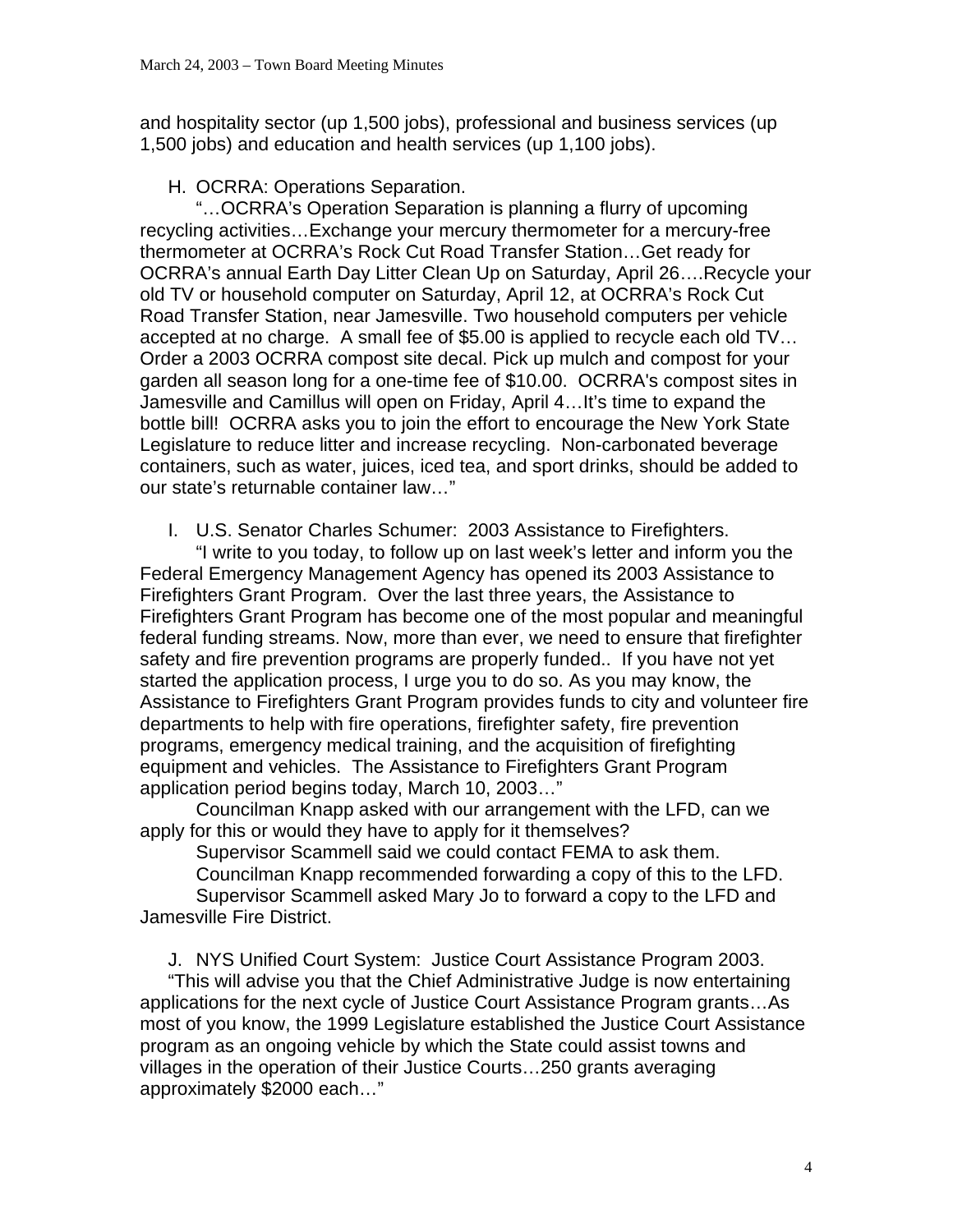Supervisor Scammell thinks the court applied for one of these once before.

K. Onondaga County: Surplus Vehicle & Equipment Auction 2003.

"The first Onondaga County Surplus Vehicle and Equipment Auction of 2003 is scheduled for May  $10^{\text{th}}...$ "

Councilman Paul asked Leon if he had anything going in this.

 Leon said this summer they will have a pick-up plow truck going if they get a new one.

Councilman Paul asked if he would have anything for the  $10<sup>th</sup>$ . Leon said no.

L. NYS Senator John Bonacic: Public hearings regarding tax exempt property.

"Re: Public Hearing of the Senate committee on Housing, Construction, and Community Development; and the Senate Committee on Local Government regarding the laws governing tax exempt property. Hearing will be held in Syracuse on Thursday, March 20, 2003 from 10:00 AM to 12:00 Noon. New York State's laws governing tax exemption for "charitable", "religious", "educational" and other groups have consistently been the subject of discussion by local government officials for decades. As you now, anytime you exempt one property from taxation, other taxpayers, including homeowners and small businesses must pay for the cost of those exemptions with higher property taxes. While clearly some tax exemptions are appropriate and meet critical public purposes, others do little more than further personal preferences while shifting the costs associated with tax exemptions to others. To address this issue, I am planning a series of hearings across the State along with my colleague, Senator Betty Little, Chair of the Senate Local Government Committee. Senator Little and I have introduced a package of bills to address our concerns relating to tax exempt lands…Advanced registration is required for those wishing to testify…To comment on proposed state legislation which would: Require annual application with clear and convincing evidence for non-profit exemption (S-1123), charge tuition for non-residents of a school district (S-1125), ensure tax exempt properties are used for specified exempt purposes (S-1126), require stricter standards to qualify for exemption and for exempt purpose (S-1127), provide local discretion in granting exemptions (S-1398), provide state reimbursement to municipal corporations for lost revenue from exempt private forest lands (S- $1415)...$ "

M. Jamesville-DeWitt School – Operation Graduation Request.

"On June 26, 2003 Jamesville-DeWitt High School will be holding its annual substance free event after the Senior Ball. The nationally known program "Operation Graduation" promotes a healthy, safe, drug and alcohol-free environment for students to celebrate the culmination of their high school years. Our "Rock'N Bowl Party" is a secure, chaperoned event which lasts from midnight after the Senior Ball until the following morning at sunrise. Activities are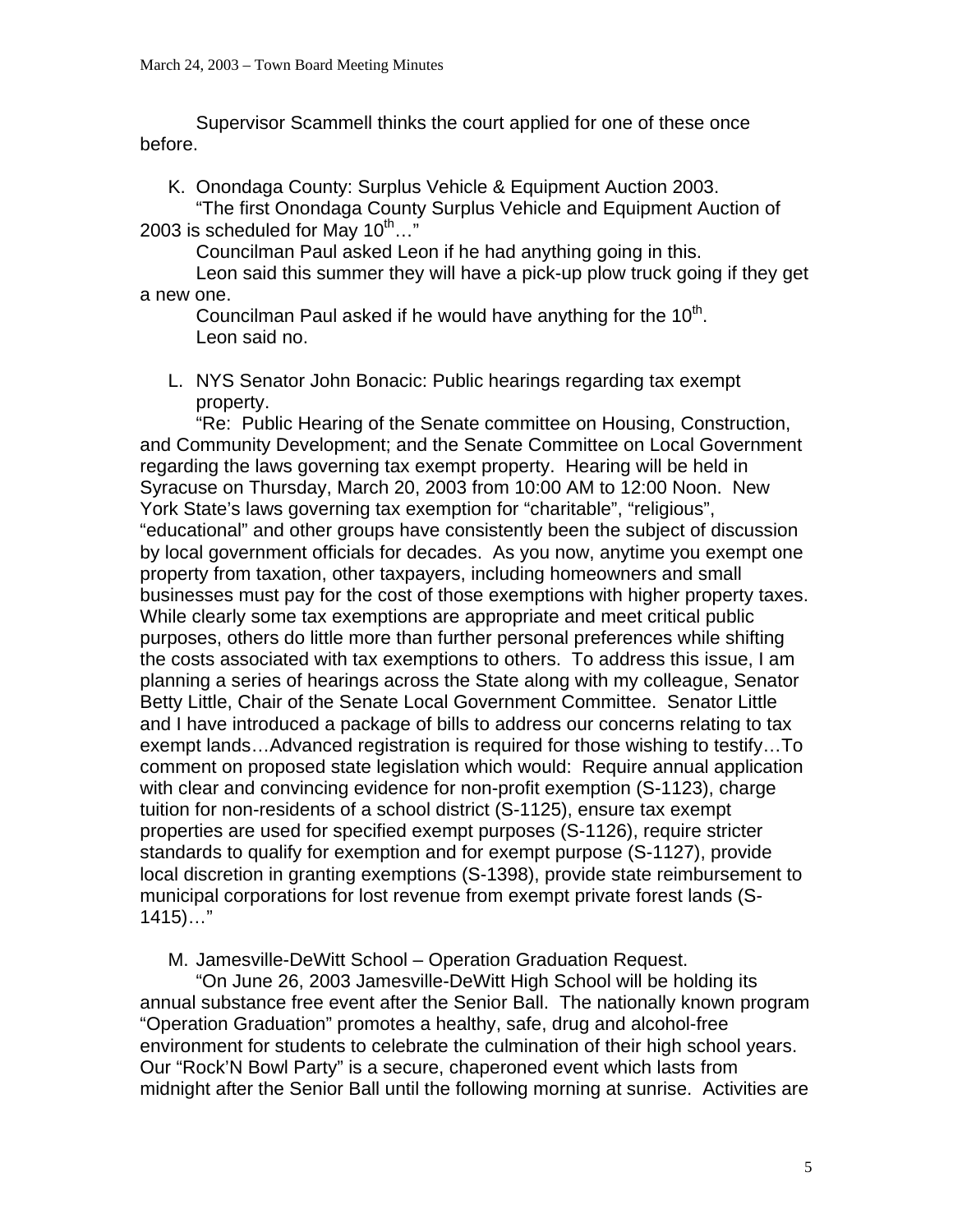organized and include bowling, music, dancing, games and food. Prizes suitable for college life and for those entering the workforce are awarded to the students who stay all night. The seniors and the Operation Graduation Committee sponsor many fundraisers during the year to help finance their party. The total expense for this evening exceeds \$10,000.00. We are asking for the generosity of our business and community friends to contribute to this very worthwhile evening. We are extremely grateful for all contributions and truly hope you will be able to help us with this venture. Contributions are tax deductible. All contributions will be recognized in our local newspaper in June. If you wish to donate, please make checks payable to JDHS Operation Graduation and mail by April 1, 2003…"

#### **Councilmen Knapp moved and Bailey seconded the motion to donate \$100 to JDHS Operation Graduation. Motion passed unanimously.**

N. Other.

# 6. **SPECIAL REPORT:** None.

### **7. REPORTS.**

The Board moved ahead on the agenda to the Recreation Report.

Regina Reinschmidt said the  $3^{\overline{r}d}$  and  $4^{\overline{r}h}$  grade basketball program is in its last week. They had 15 girls participate in their volleyball program. Wrestling just finished their season last week. There were about 25 K- $6<sup>th</sup>$  graders. They had matches all over central New York. Lacrosse, baseball and softball signups were held the first week in March and they are preparing for the upcoming season. Her office still needs painting. They are waiting for the donated desk to be delivered. There are still a couple of things Herb Salladin needs to do.

A. Departmental (**4th** Monday).

- 1) Dog Control: Jon Rogers & Sue Snavlin. No report submitted.
- 2) Building & Zoning Code Enforcement: Ralph Lamson & Jack Sutton.

Ralph said they had 3 permits issued in February. One was for a new house, one for a shed and one for an addition.

> • South Syracuse Motel – Route 20 W – planned demolition (1.27.03).

Ralph spoke with the owner of the Syracuse Motel last week. He is getting his plans together for the property.

Supervisor Scammell asked if the owner of the Syracuse Motel is planning a demolition.

 Ralph said he is going to keep part of the building for storage and demolish the rest of it.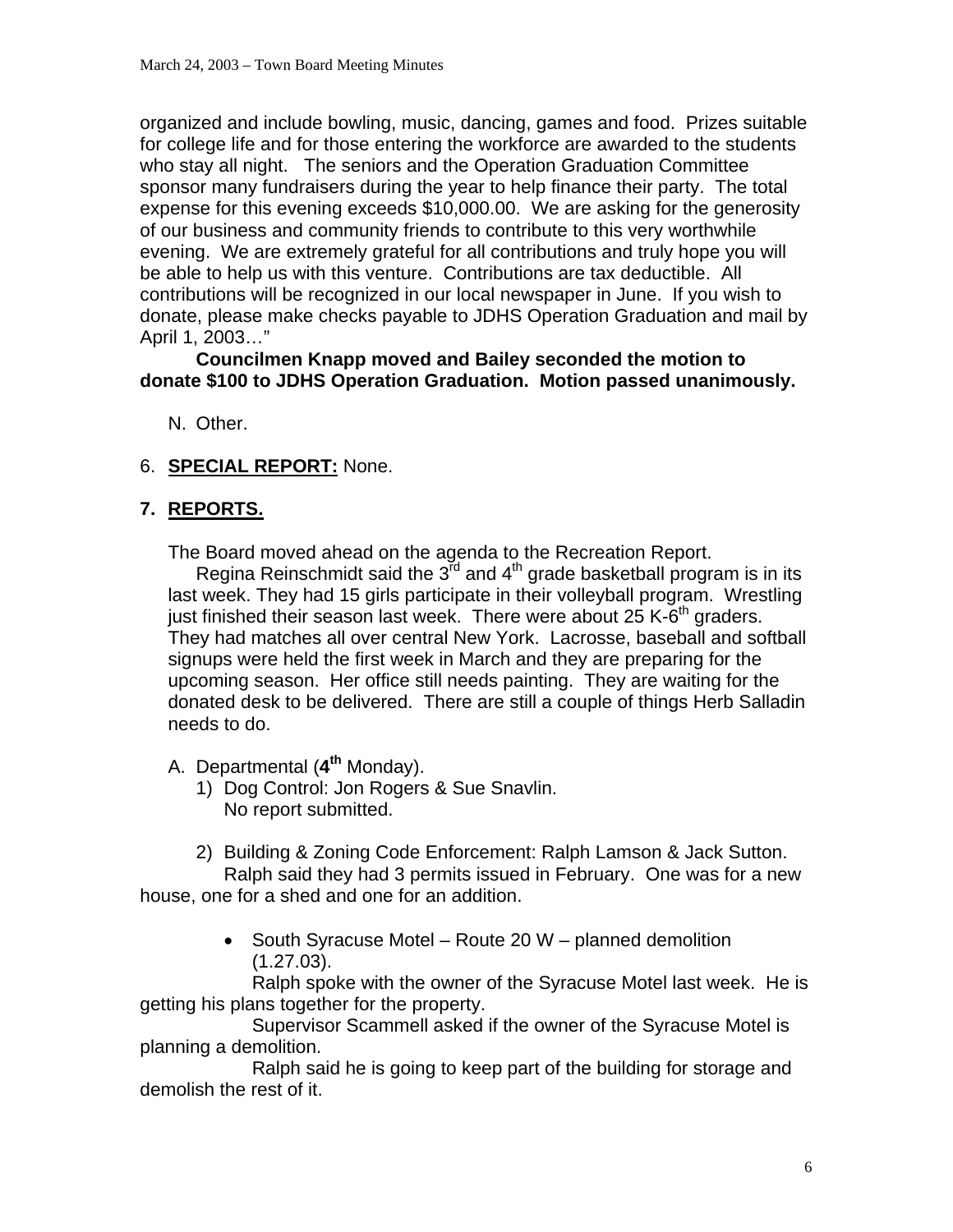• Farwell residence – Reidy Hill. Boarded up.

Ralph said he is all set with this property and it can be removed from the agenda. It is all boarded up.

- Former lumber company office on Route 11 N septic review. Ralph said Nick Gazotis is still working on his septic for this.
- Jamesville Grove Grandstand permit needed? review when weather permits.

Ralph said he hasn't been down to Jamesville Grove yet. He spoke with the new owner the other day.

Councilman Knapp said the grandstand is gone.

- Junk vehicle status.
	- $\triangleright$  Former Craw Farm on Jamesville-Apulia review in the Spring, when weather permits.

Ralph said he sent a notice of non-conformity to the property owner at the end of West Shore Manor and a notice to 2954 Apulia Road about garbage telling them they needed to get everything picked up. Supervisor Scammell dropped a note off with a couple of other areas he needs to check on. He went down to Apulia Rd. tonight as there is a big mobile home there which he needs to check into. There is also a horse on Route 11 he needs to send a letter out about.

• Sunset Hills.

Ralph thought this was completed.

Kevin believes we are. We wrote them a letter stating the Board did what they could and the owners went ahead and did their own thing.

 Ralph asked if the Town is still holding off issuing any permits on the last lot owned by Carsky.

Kevin said yes.

• Webb Road vehicle parking (2).

 Ralph said there's nothing he can do about cars parked on the road as long as they are legal. He still has to check into a property where there might be 2 families residing in it.

Supervisor Scammell asked if there is a vehicle parked partly on the road, what should we do?

 Capt. Bronstad said if it's parked past the white fog line, it's illegal and just give them a call and they will come out.

3) Highway Superintendent: Leon Cook.

Leon said they had a break for a few days. Since the last report, they have plowed and sanded some roads. He reported trips up until 1/15 totaled 55 trips. Since 1/15 until now, they have 50 more trips and he hopes that will be it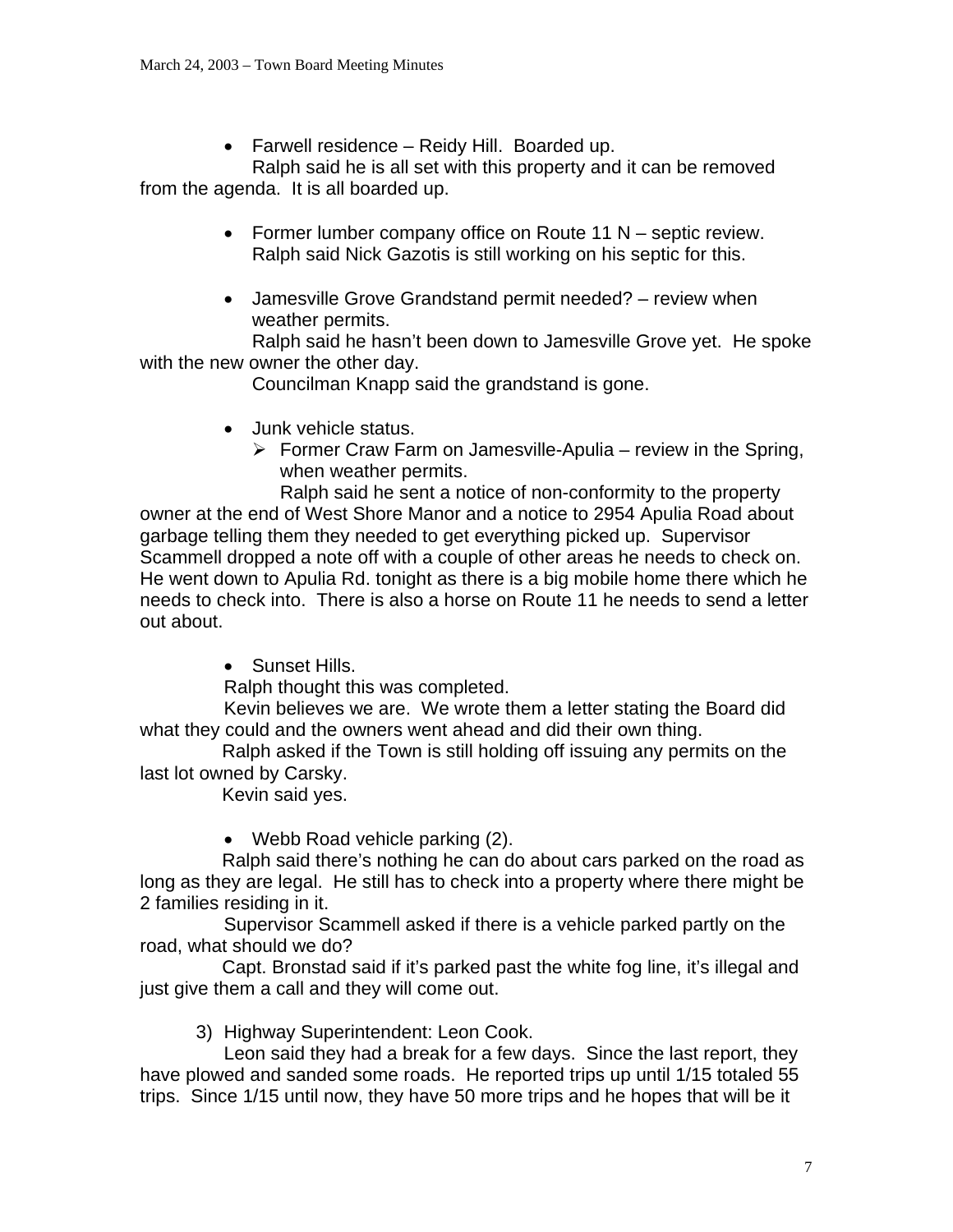for the year. They have enough sand in the shed for probably 2-3 more trips around if they don't put it on too heavy. He has 1,000 ton covered up over at the landfill for reserve.

Supervisor Scammell asked how many tons they use a trip.

 Leon said they use 44 ton every time they go out. With the help of Councilman Paul, this year they hauled some snow away when they couldn't get rid of it on the roads. They cleaned all the ditches out. He had two seals leaking on the 721 loader. They had a brake line leaking on the 90 International 10 wheeler. When that truck was purchased, they weren't putting maxi's on both axles. This is your parking brake. On a steep hill, he didn't dare let the driver leave the truck. They have put maxi's on the back now and it's working out good. They put new wing cables on #6. The 2001 had a rear saddle break on the spring so they had to put that in. He used 5,600 ton of sand and has 1,000 ton left at the landfill. On April  $1<sup>st</sup>$  and  $2<sup>nd</sup>$ , they have Safety OSHA Training which they must do every year. They go to the Tully Office for this. Otisco, LaFayette the Town of Tully and the Village of Tully all go together and have a man from Empire Safety Training do the course. It comes out to be about \$30 a man. This saves one township paying the whole shot. The only other thing he wants to talk about is getting a new pickup to replace the one he's driving. He has 133,000 miles on it and it's starting to use oil pretty good. The state bid is Genesee Truck Sales. He submitted information on the state bid and non-state bid. The total would be \$49,009. The other price he got was \$62,990 from TRS. There is quite a difference between the state bid and the regular price. He reviewed the breakdown of the total price with the Board. He would hope we get at least \$6,000 for the old truck. They have to auction it off or put it up for bids. About the 2<sup>nd</sup> or 3<sup>rd</sup> auction the county has, he will get it all cleaned up and put it in.

 Tom Chartrand said there are current appropriations of \$16,500 in the 2003 Budget, \$16,500 was transferred from last year's budget and there was \$16,009 in the 2001 Reserve which makes a total of \$32,509.00 in the Reserve Fund. A Permissive Referendum would be required to spend this money. There is currently a total of \$41,887.18 in the Reserve Fund as of March 24<sup>th</sup>. If Leon sells the 1 ton truck for \$6,000, it could be added to this. If the Permissive Referendum goes through for \$32,509.00, the Reserve balance after this transaction would be \$15,378.18.

Leon said they also had \$2,200 from the sale of the calcium tank.

 Tom said he could put this towards the purchase of the truck or he could carry it over at the end of the year.

 Leon said they had a Highway Committee Meeting and he thinks they spent 2-3 hours on this.

 Supervisor Scammell asked what the next big piece of equipment that they have to purchase will be.

Leon said the loader.

 Supervisor Scammell asked what the approximate cost of that will be. Leon said with trade-in it will be about \$80,000 to \$90,000.

 Supervisor Scammell asked if he thought this would be next year or the following year.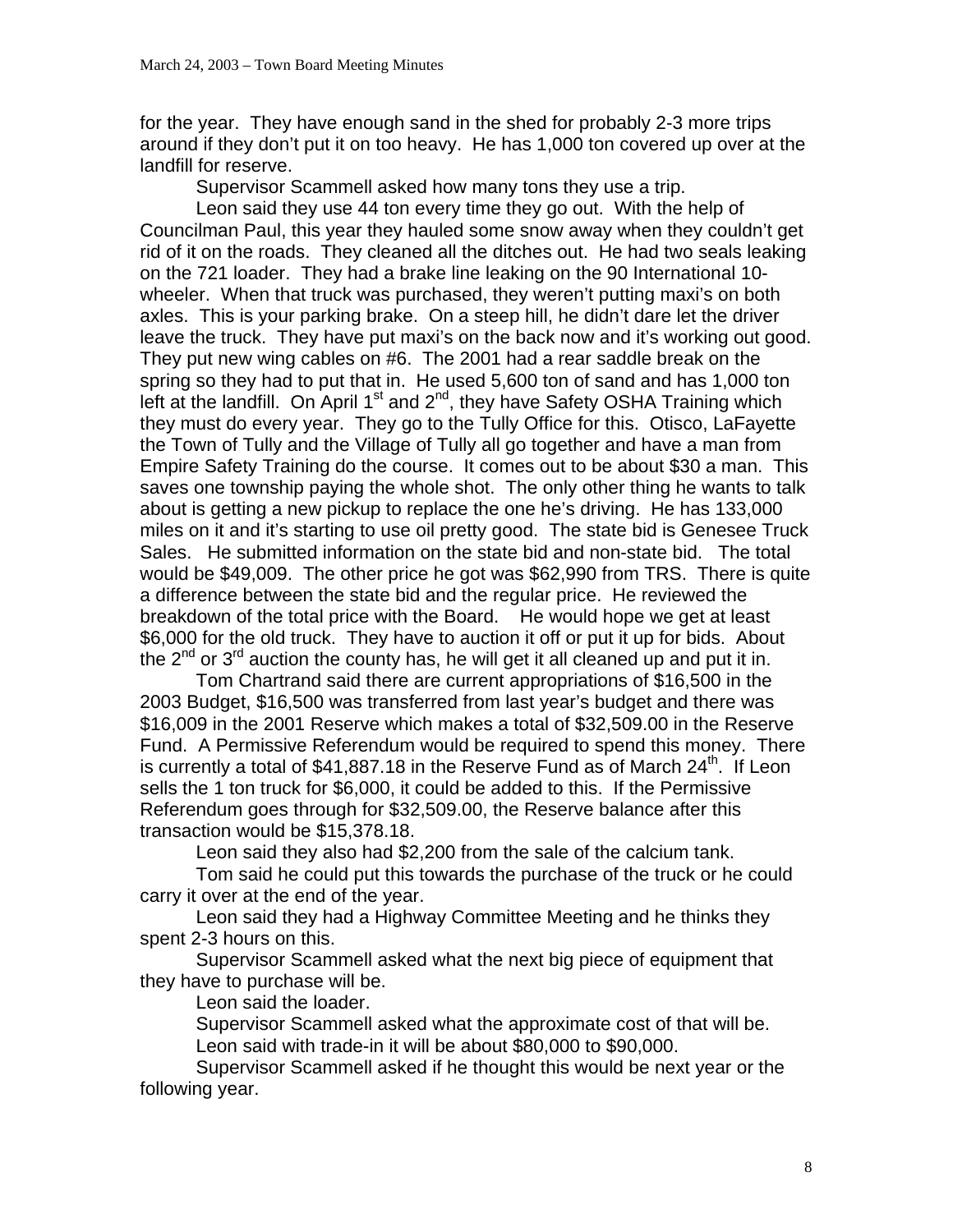Leon said he thinks it will be in 2005.

Councilman Paul asked Leon if the state contract didn't have a deadline.

 Leon said yes. It must all be finalized before the first of May. That is why he is in here tonight with his request.

 Tom Chartrand said the Board will have to move on the Permissive Referendum to allow the 30 days that are required.

 Councilman Paul said he believes the truck Leon has now is getting to the point where he would expect something to happen to it at any time.

Councilman Knapp believes it is a pretty good idea.

 Councilman Bailey asked if Leon uses the same vehicle when he goes across town to get parts, etc.

Leon said yes.

 Councilman Bailey wondered if there isn't a more economical way to save on the wear and tear of the truck.

 Leon said the truck is like his office too. He has his own personal cell phone in it. It has to be plugged in and there's no place to plug it in the other GMC pickup. By having the phone and radio, he is in full communication. Most of the hard miles are put on it by plowing and doing road work. Going after a part or something like that are the easy miles.

 **Councilmen Knapp moved and Paul seconded the motion that the Town of LaFayette, County of Onondaga, State of New York resolved, that pursuant to Section 6-c of the General Municipal Law, as amended, The Town Board of the Town of LaFayette hereby authorizes the expenditure of \$32,509.00 from the Town's Highway Reserve Fund. This resolution is subject to a Permissive Referendum. The purpose of this Reserve Fund is to accumulate moneys to finance the cost of Highway Equipment. The type of Equipment to be financed from the Reserve Fund is the acquisition of a 2003 Ford 550 4 x 4 plow and sanding Truck from the State Bid to replace a 1996 Chevrolet Truck. The total State Contract price for the 2003 Ford 550 is \$49,009.00. Motion passed unanimously.**

• Safety Footwear.

4) Justice: Malcolm Knapp & Maureen Perrin.

• Written report for February for Maureen Perrin.

Supervisor Scammell noted total cases for February were 228 and \$16,851 was turned over to the Town.

- Library Director: Scott Kushner. No report.
- 5) Recreation Director: Regina Reinschmidt. (given earlier)
- 6) Town Clerk: Mary Jo Kelly.
	- Written report for February.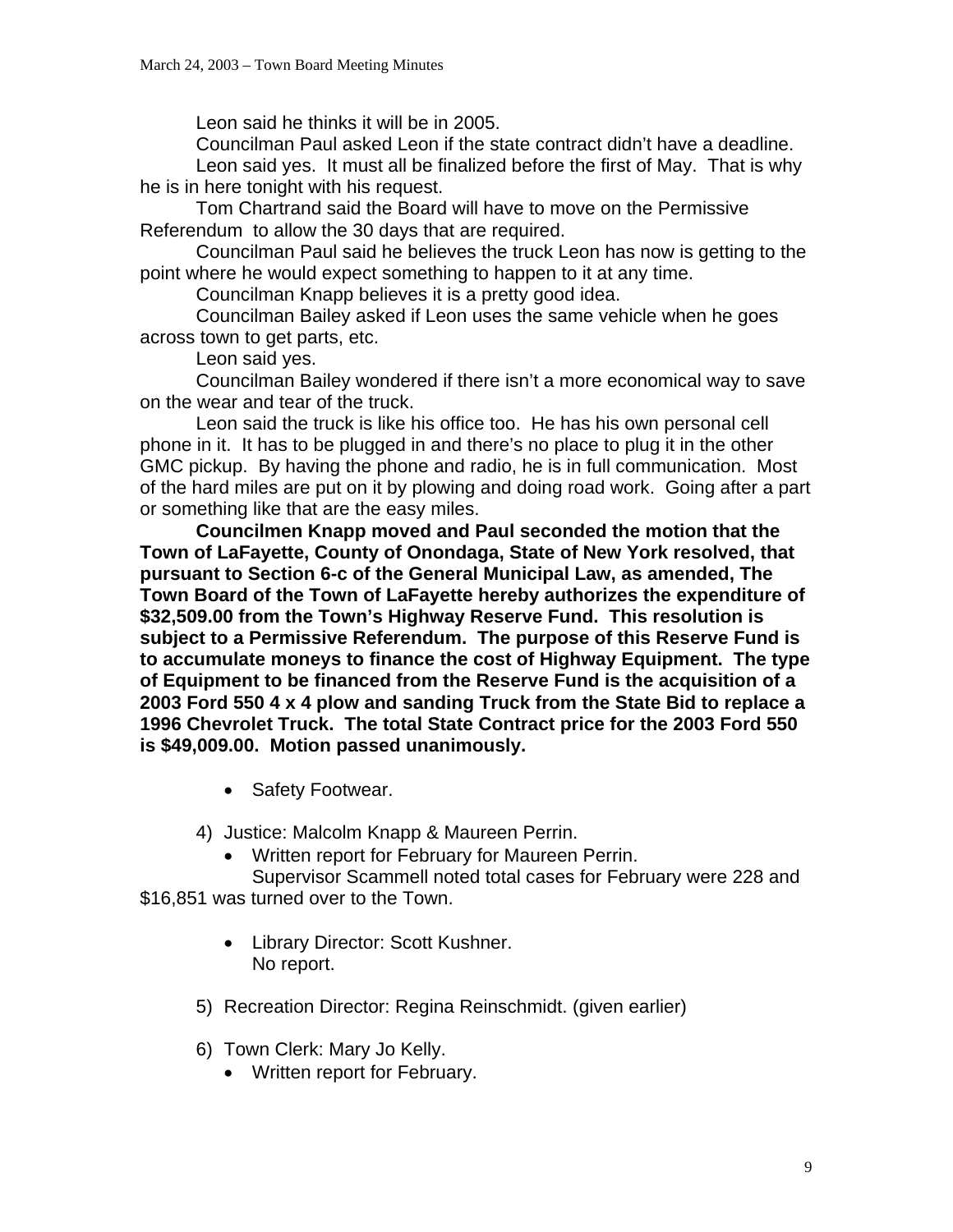- 7) Town Supervisor: Greg Scammell
	- Written report for February.

Councilor Paul asked under the Library, what the vacation refund is.

Tom said the library has a different set of guidelines. The library supplies all their employees with vacation time and he has asked them to refund the town for their vacation pay. He keeps track of this.

Tom Chartrand submitted the Annual Investment Report for review as well as the Supervisor's records.

**Councilman Knapp moved and Councilwoman Smith seconded the motion to accept the 2002 Annual Investment Report. Motion passed unanimously.** 

 **Councilmen Knapp moved and Bailey seconded the motion to audit and approve the Supervisor's records for 2002. Motion passed unanimously.**

- B. Committee (2<sup>nd</sup> Monday).
	- 1) Communications & Technology.
		- Digital Towpath Demo & Testing in process (GS).
	- 2) Emergency Response.
		- Defibrillators (TB).
		- Annual Review of Disaster Preparedness Plan pagers & subset.
	- 3) Employee Policies & Benefits.
		- Employee Medical Plan contributions. \$9,637/year X 1% =  $$96.37/year = $3.71/pay period (currently $2/month).$
		- Holiday schedule (Federal holidays vs. employee handbook). Organizational meeting/Employee handbook conflict.
		- NYS Disability Insurance. ~\$4/month males, \$8/month females. Review at budget time.
	- 4) Environmental & Conservation Advisory Board.
	- 5) Highway.
		- New EPA ditching/storm water management requirements (SPDES).
	- 6) SOTS & OCCRA Liaison.
		- Amend local law: Awaiting R. DeMore's proposal.

Kevin said he was faxed something today at 4:45 and hasn't had a chance to review it. One of the items is the Hauler Fee for Feher. He doesn't think we need a local law for that.

> • The Post-Standard Neighbors East (3.13.03): Town of Elbridge. "Elbridge considers joining four-town trash district…the Elbridge

Town Board plans to ask town residents if they're interested in the town joining an existing four-town trash district that could lower rates sharply…"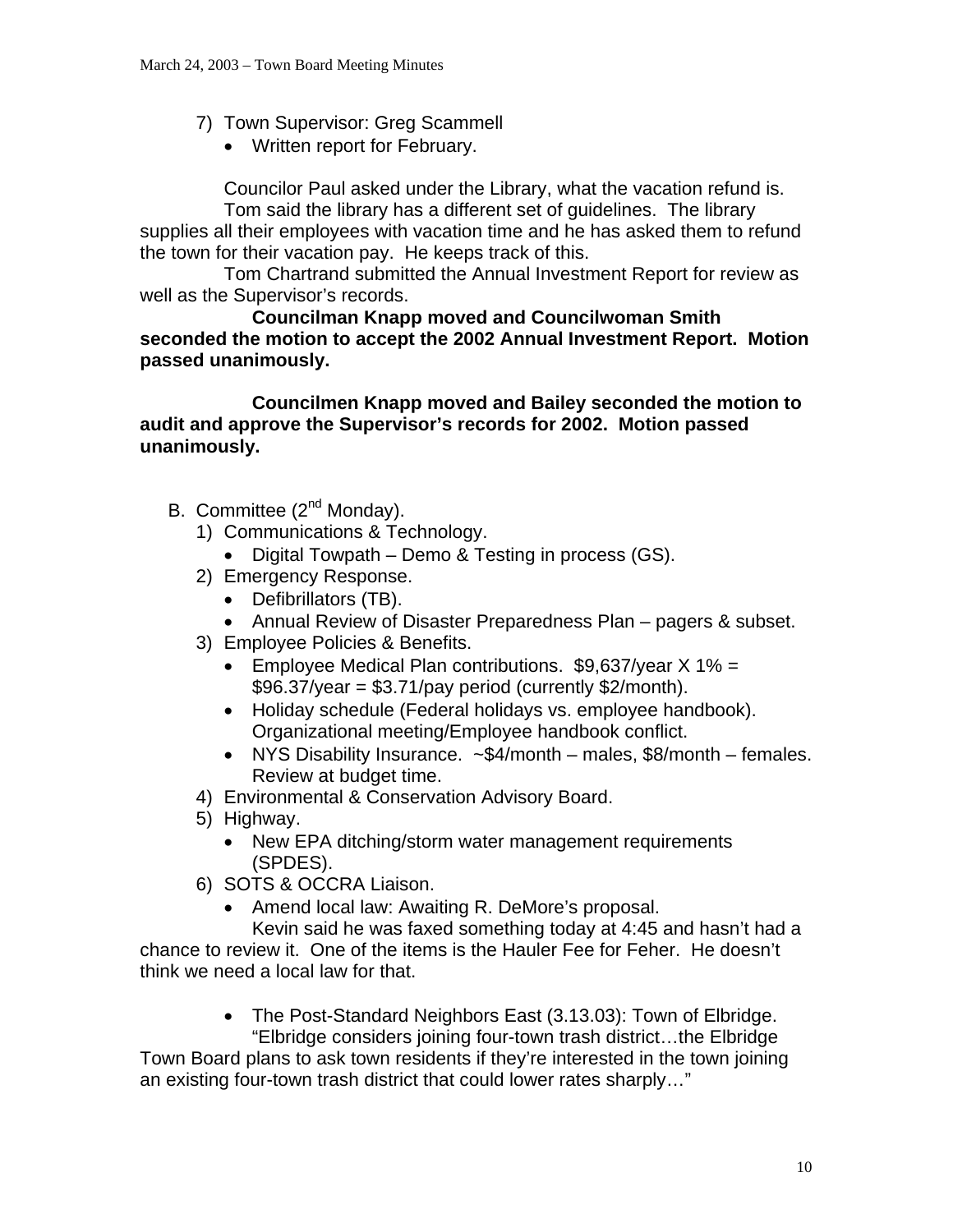Councilman Knapp said they asked Bob DeMore to give a presentation on what we are doing. There are a couple of towns that have expressed an interest in joining our district so once things get going we'll see. The good news is they would add density to the district which would help to keep the rates down long-term. The main concern right now is getting everything going. The last of the refunds are done barring anything new in the folder right now. Most of the recent changes have been for increases in service on residential properties. There was a letter that was suppose to go out today district-wide stating the pickup day, who to call with questions or problems, etc. The entire Town of LaFayette will be picked up on every Wednesday.

 Councilman Paul asked if he knew what the hours of pickup would be. Councilman Knapp thinks it's between 7:00 AM and 5:00 PM. The first couple of weeks might take a little longer until they learn the routes.

7) Physical Plant.

• Roof/ceiling leaks: Library (repair & assessment) & Community center (new side roof estimate).

Supervisor Scammell spoke to Vanderhoof Roofing about having a heat tape put on the upper roof. The caulking we have been using on the side of the building is silicone. The question is, should we continue to try to caulk or should we try to replace some of the boards?

 Councilman Knapp said it sounds like a lot of the siding boards are warped which could be creating the problem.

 Supervisor Scammell asked Ralph if he knew of anything we could put behind the siding.

 Ralph said not unless you use the house wrap stuff. He doesn't know if there is anything under the siding now or not.

 Councilman Knapp said it might be better to replace that area. He will get an estimate for this.

- Community Center cleanup (downstairs office, etc.).
- Recreation Director relocation (phone, painting, etc.)
- Bison/B&H A/C contract.

Kevin Gilligan said the same thing could happen to the new company. If the person who has a judgment against B & H could convince the court that this was a fraud, there is a chance in the future it could be extended to include Bison Heating and Cooling, Inc. He said there is no default in the contract they sent and would suggest the following language be added to the contract prior to signing it:

 "The failure of either party to comply with any provision of this agreement shall be an act of default. In the event of any default, the non-defaulting party may provide written notice of such default to the defaulting party. If such default is not cured within thirty (30) days, the non-defaulting party may immediately terminate this agreement, with written notice to the other party."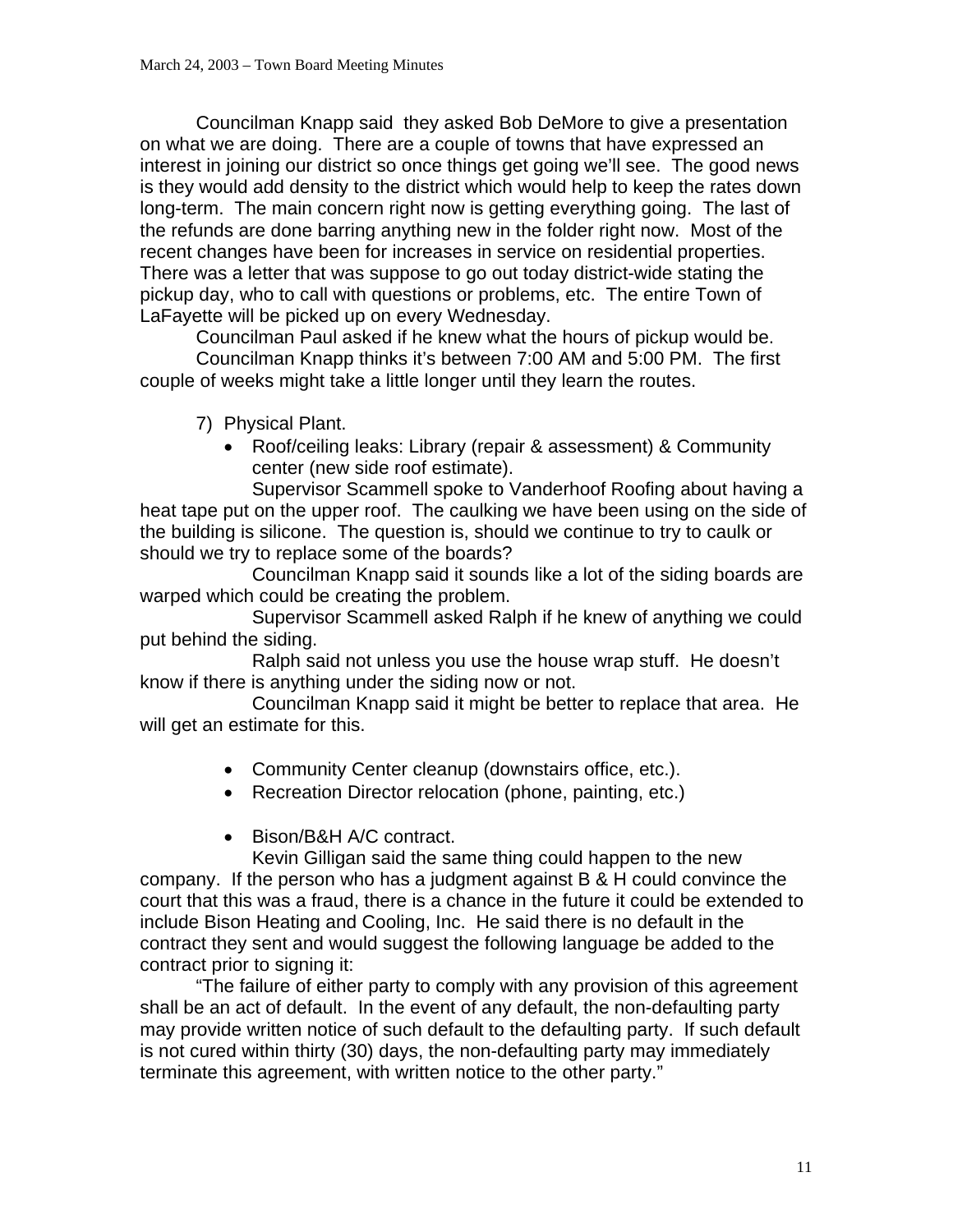### **Councilwoman Smith moved and Councilman Knapp seconded the motion to approve the contract with Bison Heating and Cooling, Inc. with the amended language. Motion passed unanimously.**

• Community Center Usage Guidelines: U.S. Flag.

Supervisor Scammell would like the Guidelines for Town Facility Usage updated for the Community Center stating it's the LaFayette Community Center and the U.S. Flag is not to be lowered for any purpose. The Board was in agreement with this.

**Councilmen Knapp moved and Bailey seconded the motion to update the Guidelines for Town Facility Usage by adding that the U.S. Flag at the LaFayette Community Center shall not be lowered for any purpose and under # 14 to change 200 to 250. Motion passed unanimously.** 

- 8) Recreation & Youth.
	- a) Bailey Park.
	- b) LaFayette Beach.
		- New facilities (SS).
		- Survey/transfer LaFayette Beach from LCC to town.
	- c) Stafford Park.
- 9) Safety.

10) Senior Transportation & Housing.

- $\bullet$  F.I.S.H.
- LCSD transportation for seniors for groceries, etc.
- 11) Service Awards.
- 12) Water.
- 13) Zoning Review.
	- Digitized zoning map.
	- Industrial zones to business zones update.
	- Misc. review: Communications/Cell Towers & Private (single horse) horse stables.

# **8. LITIGATION & OTHER LEGAL MATTERS.**

- A. Developer Fees & Planning Process Evaluation (SS & DK).
- B. Watson v. Town of LaFayette.
- C. Developer deposit.
- D. Groth Road Communications Tower AT & T.

Kevin Gilligan said they are still reviewing the previous leases that were signed by IWO and Nextel.

E. LaFayette Central School District drainage: revisit in 4.03.

Supervisor Scammell advised he met with the school district and they will be revisiting it in April. John Dunkle has some good inexpensive suggestions.

F. Onondaga Nation land claim.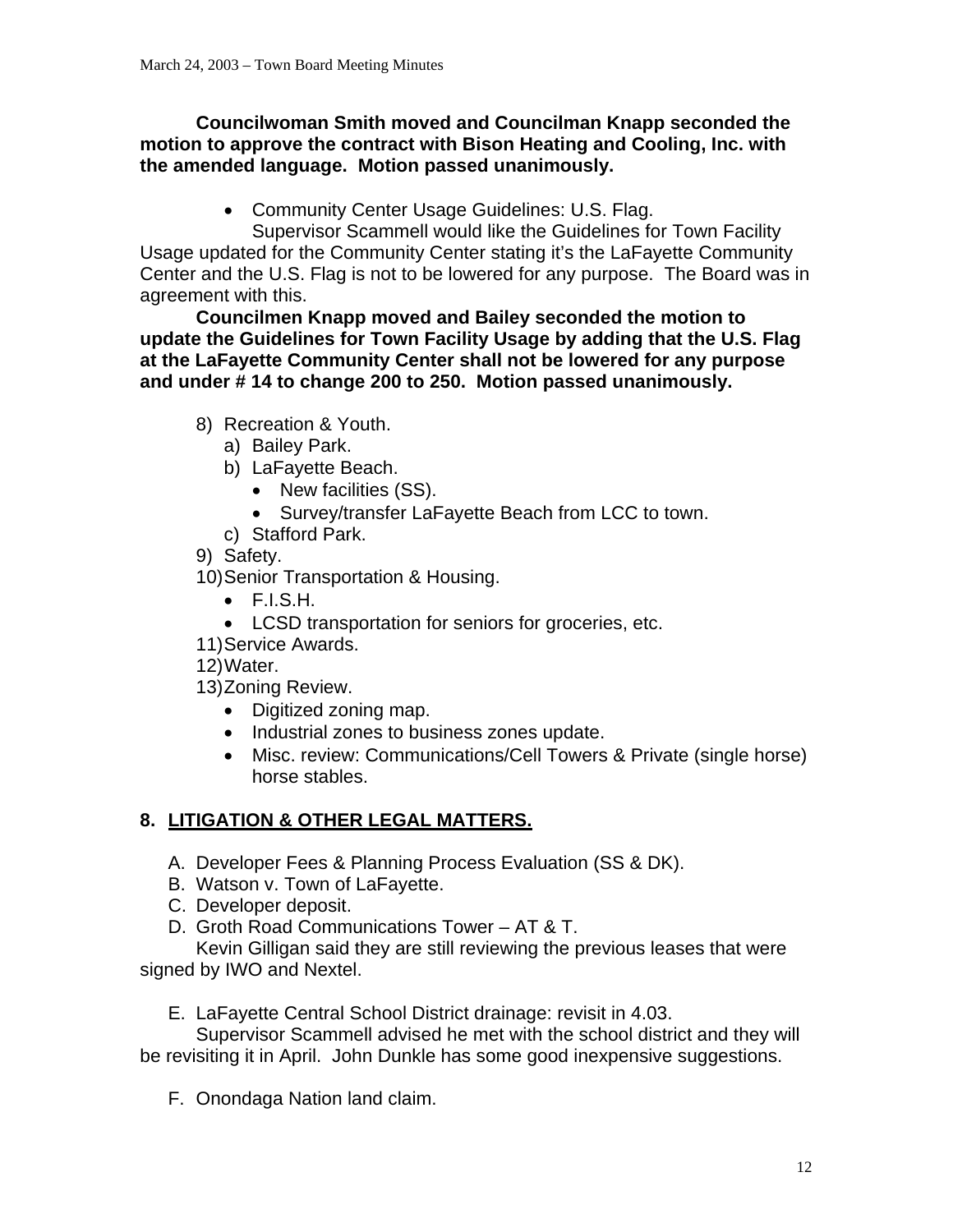It was decided to take this off the agenda until further information is received.

# 9. **UNFINISHED BUSINESS & ACTIVE PROJECTS.**

- A. Town of LaFayette urn & tile display case (GS).
- B. Time-Warner Cable TV franchise renewal (GS).
- C. Town holiday lighting.

Councilman Knapp said he has to get in contact with Dan Pinkerton. He advised they have put all the flags up.

**Councilmen Knapp moved and Bailey seconded the motion for the Town Board to go into Executive Session to discuss a personnel matter and litigation and to include Tom Chartrand, the Bookkeeper and Kevin Gilligan, the Town Attorney. Motion passed unanimously.** 

 The Town Board went into Executive Session at 8:00 p.m. and was called back to order at 9:00 p.m. by Supervisor Scammell.

D. Appointment to replace former ZBA member J. Butkus.

**Councilmen Knapp moved and Bailey seconded the motion to appoint Jerry Doolittle to the Zoning Board of Appeals for the unexpended term of Jim Butkus. Motion passed unanimously.** 

E. Alternate ZBA and Planning Board member appointments.

# 10. **NEW BUSINESS.**

A. New Business.

Supervisor Scammell said Mr. Muraco has requested the Town Board help with his application process with the corner building.

**Councilman Knapp moved and Councilwoman Smith seconded the motion directing the attorney to draft a letter for the supervisor to sign supporting his efforts. Motion passed unanimously.** 

B. Other.

Mary Jo said we need to clean up the Public Assembly Law we recently passed. There are a few times it states 200 rather than 250 people for public assembly permit.

Kevin Gilligan will draft something up for the next meeting.

**Councilman Paul moved and Councilwoman Smith seconded the motion to cancel the April 14, 2003, Town Board Meeting. Motion passed unanimously.** 

# **11. SUGGESTIONS FOR IMPROVEMENT & POSITIVE CONTRIBUTIONS.**